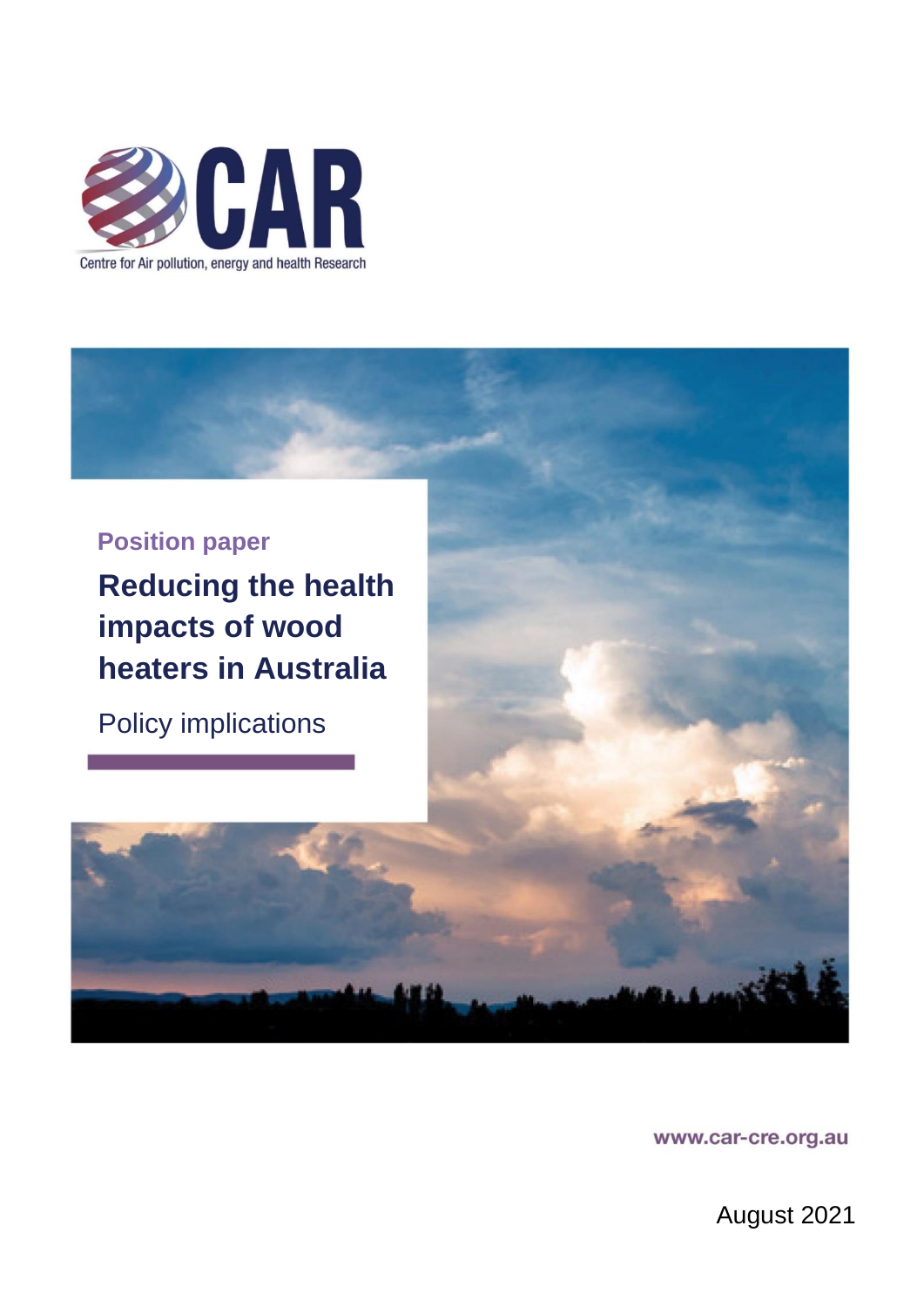# **Title**

A position paper from the Centre for Air pollution, energy and health Research (CAR)

# August 2021

Fay Johnston, Ana Porta Cubas, Annabelle Workman, Geoff Morgan, Michael Abramson, Donna Green, Nathan Cooper, Rachel Tham, Caroline Lodge, Angela Cartwright, and Graeme Zosky on behalf of the Centre for Air pollution, energy and health Research (CAR)

# **Key points**

- In Australia, wood heater smoke significantly contributes to air pollution. Wood heater smoke can impact the health of people who often have no means of controlling their exposure.
- Wood heater emission and efficiency standards have tightened in recent years, but by themselves are very unlikely to reduce the smoke-related health impacts of wood heaters. Moreover, local councils cannot always ensure compliance with existing regulations relating to smoke emissions from individual chimneys.
- CAR proposes a multi-pronged policy approach that includes:
	- 1. the introduction of State/Territory-based regulatory policies with strong compliance and enforcement mechanisms and sufficient resourcing to support local governments to address the issue;
	- 2. the introduction of schemes to incentivise the replacement of wood heaters with low pollution heating options in existing homes in populated areas. This should be complemented by appropriate housing energy efficiency standards;
	- 3. introduction of much more stringent heater emissions standards that apply to real-world heater operation (see further details below regarding the Canterbury Method as an example); and
	- 4. national leadership to support public health action and proactive targeted initiatives to reduce the population health burden from wood heater smoke. This should include:
		- a. the establishment of a central registry of domestic wood heaters by their location, age, make, model and standards which they have been certified to meet, with annual publicly available reports.
		- b. working with States and Territories to support more comprehensive monitoring of air quality such as through wider sensor networks to better characterise wood heater pollution and the contribution of wood smoke to local and regional air pollution.

# **Why is reducing wood heater smoke important for health?**

The most recent estimates suggest that, nationwide, one in ten Australian households use wood heaters as their main source of heating (ABS, 2008). Wood heater use is much higher in areas with cooler winters, such as Tasmania. However, wood heaters produce much more pollution than other heating options, and significantly contribute to air pollution in urban, regional and rural communities across Australia (Broome et al, 2020). Wood heater smoke causes numerous health impacts and creates a major health and economic burden for Australia (Borchers-Arriagada et al, 2020).

For some vulnerable groups of people, exposure to woodsmoke can result in dangerous health effects, even death. These groups include older people and those living with respiratory conditions such as asthma, chronic obstructive pulmonary disease (COPD), diabetes, or vascular diseases (like angina, heart failure and stroke) (Landrigan et al, 2018). Other groups who may be more vulnerable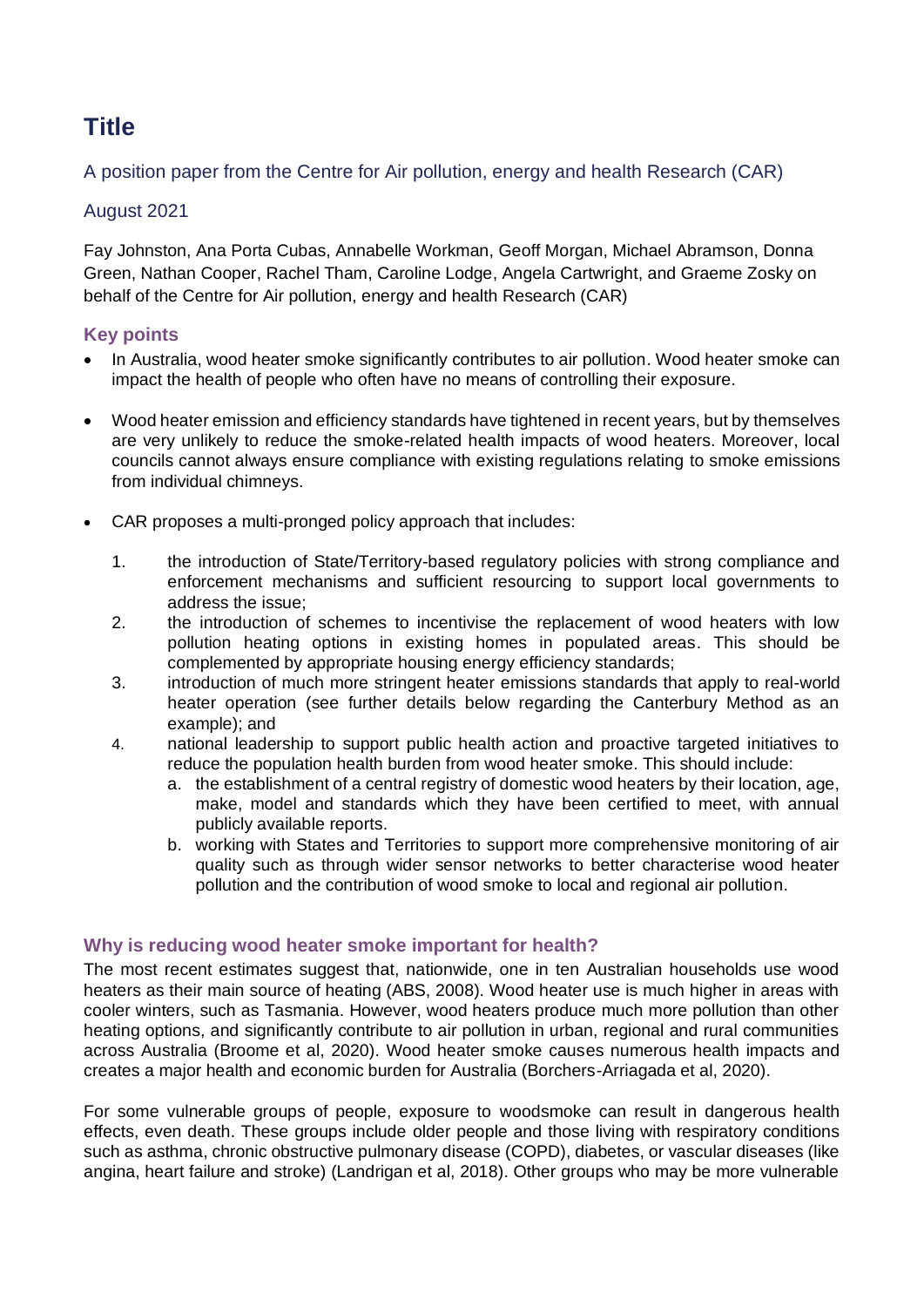to these air pollutants include pregnant women, infants and children, as air pollution is associated with increased complications of pregnancy, increased risks to the developing baby, and increased health risks for growing children (Melody et al, 2020).

The movement and accumulation of smoke are complex and are affected by numerous factors including wind speed and direction, temperature, geography and heater density. In unfavourable circumstances these factors can regularly result in high concentrations of wood heater smoke around communities for extended intervals in the cooler months of the year (Johnston et al, 2013; see photos below). Similar to passive smoking, those affected by wood heater smoke can have limited capacity to protect themselves.

For decades, wood heaters have been viewed as providing the 'cosy' family hearth. We recognise that reconciling this widespread perception with the reality that wood heater emissions reduce the quality and lifespan of many people in the community is a major challenge. Nevertheless, the health costs are now much more clearly known and alternative heating options that are on par economically are available (Robinson, 2020).



*Figure: Launceston, Tasmania, showing reduced visibility associated with smoke from domestic wood heaters (left) and same view on clear day (right). Photos courtesy of Dr Jim Markos*

## **How is wood heater smoke addressed in Australia?**

The National Clean Air Agreement (2015) acknowledges reduction of emissions from wood heaters as part of its strategic approach (Australian Government, 2015). However, there is no formal national policy on reducing wood heaters emissions. While each local council should have a record of wood heater installations in their jurisdiction, no centralised wood heater register exists. Jurisdictions tend to use population density and/or spatially limited surveys to estimate the number of wood heaters in operation.

Australian States and Territories are responsible for adopting emissions and efficiency standards and sharing best practice management approaches (DEE, 2018). Current standards in many States and Territories require new wood heaters to comply with Australian/New Zealand Standards 4102 and 4103. However, these standards are not designed to reflect the pollution emitted by heaters under "real world" operating conditions. Further, they are not systemically enforced and regulation of the industry is inadequate. In practice, local councils and shires are responsible for ensuring wood heater smoke does not breach local air quality regulations.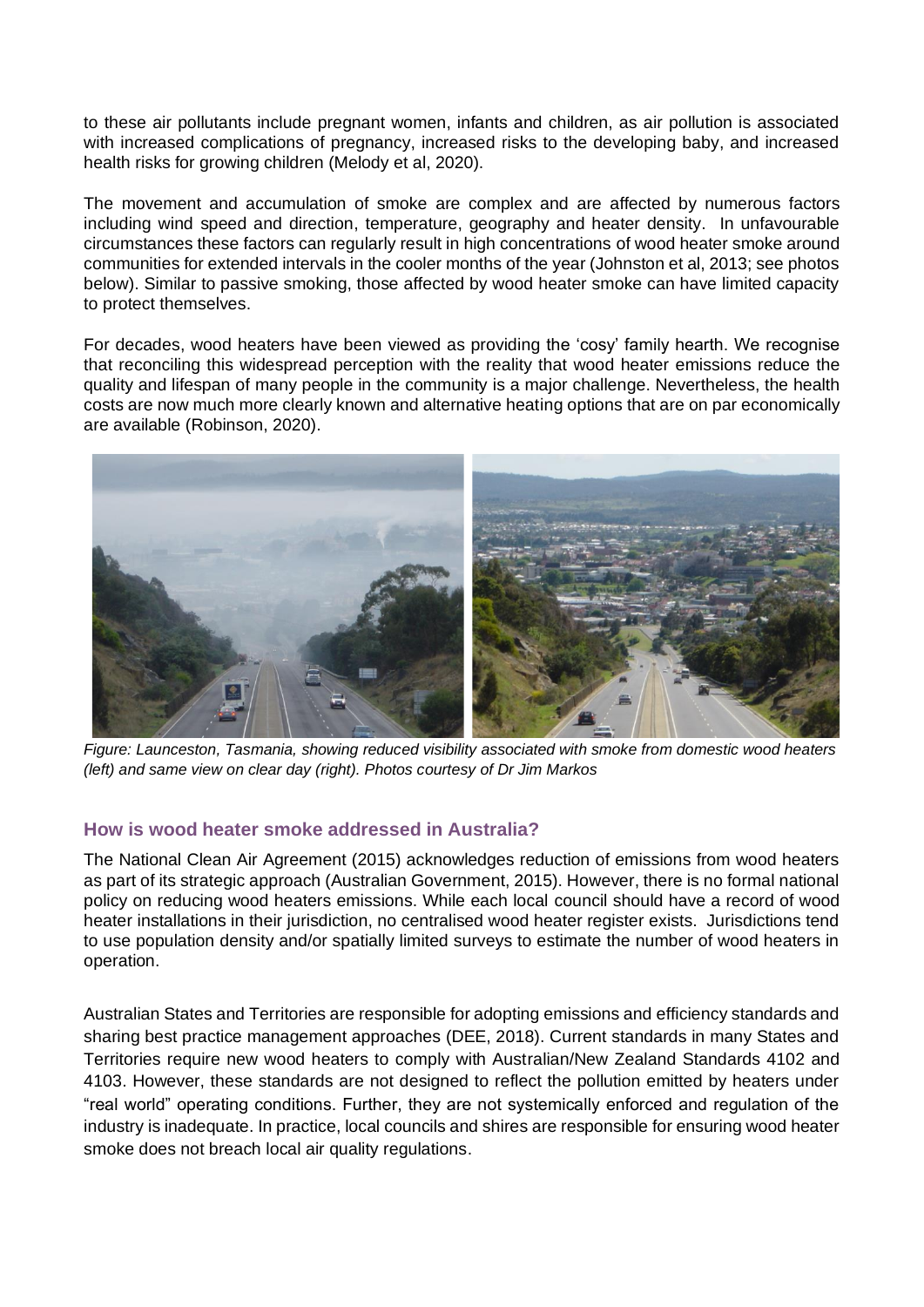## **What factors are contributing to our lack of progress in addressing this problem in Australia?**

#### **1. Current air quality standards and regulations are insufficient to protect health and difficult to enforce**.

#### *There is no safe lower level of air pollution and wood heaters significantly contribute to the burden*

The scientific evidence clearly demonstrates that there is no 'safe' level of particulate air pollution (Liu et al, 2019; Hanigan et al, 2019). There are significant health costs associated with wood heaters contributing to air pollution and health impacts such as increased mortality, even where they rarely contribute to exceedances of current air quality standards, for example in Sydney (Broome et al, 2020).

#### *Peak concentrations of wood heater smoke may not be measured by jurisdictional environment departments or authorities.*

Because wood heater smoke emissions can be highly localised to a street or neighbourhood, the peak concentrations experienced in residential areas are most likely not being measured by existing stationary air quality monitors, sited in accordance with the Australian standards. For example, Innis (2019) measured significantly higher concentrations of air pollution in residential areas (likely from wood heater smoke) compared with air pollution measurements captured at the nearest stationary air quality monitor. This means that these concentrations are not well represented in reference-level air pollution data provided by jurisdictional environment departments or authorities.

#### *Enforcing air quality regulations is difficult.*

Even in places like Tasmania and rural New South Wales where wood heater emissions are the main reason for severe air pollution that frequently breaches national air quality standards (e.g., Robinson, 2011; Borchers-Arriagada et al, 2020; Robinson et al, 2021), this source of air pollution is difficult to regulate.

Local councils usually rely on a visual estimate of a smoke plume to determine compliance with existing regulations. For example, in many Australian jurisdictions regulations mandate that a 10 metre visible smoke plume from a chimney must be sighted to be classified as a breach. The visual appearance of a plume is heavily dependent on background contrast and light-levels. It is very difficult to discern a smoke plume at night against a cloudy sky. Smoke emissions are variable in time, hence council officers making spot checks may not be able to form an accurate view of the level of peak or mean emissions from a particular chimney. Additionally, the peak emissions are often in the evening hours which provides a further, logistical challenge, and discourages the pursuit of compliance outside of normal working hours, when council staff are less available. In general, air quality monitoring instrumentation is not directly available to local councils and shires, and current smoke regulations do not explicitly reference the application of quantitative measures to wood heater management.

## **2. Current Australian wood heater standards are insufficient to protect health**.

#### *Standards do not reflect "real world" emissions*

Current standards apply to tests on heaters in a controlled setting that do not reflect usual everyday operation, such as the highly polluting start-up phase, real-world fuel-types, or suboptimal operation and maintenance. However, work has been undertaken in New Zealand (Environment Canterbury) to develop real-world test methods for ultra-low emission wood heaters. This is of direct relevance to the issues we face in Australia.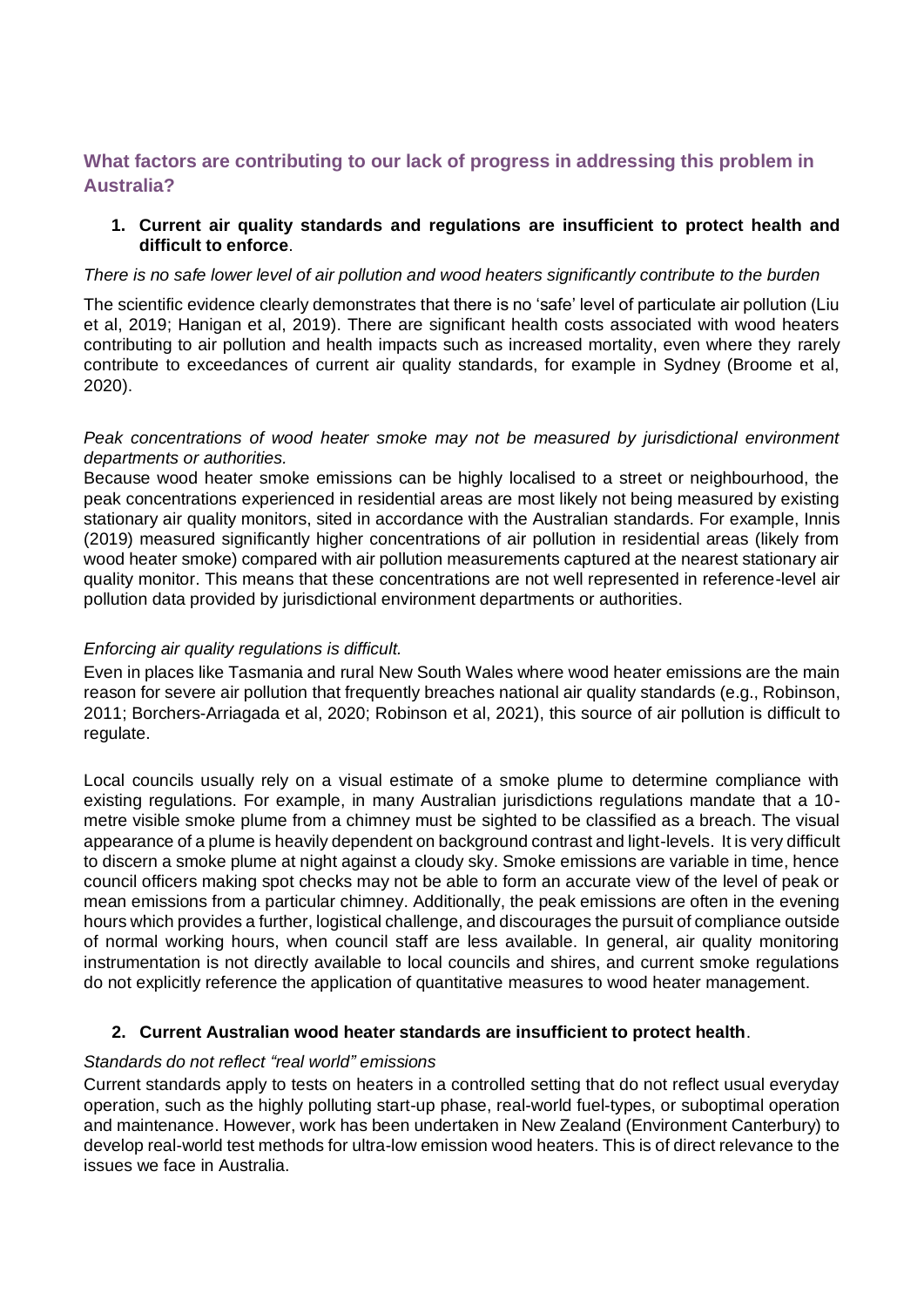#### *Standards are not adequately enforced*

In 2004, the Commonwealth Government (DEH, 2004) released the results of an audit of 47 models of retail wood heaters in Australia. Over half (55%) had one or more serious design faults that could affect emissions, and 72% had one or more labelling faults that could affect emissions. Twelve models underwent full laboratory testing and 58% of these failed the test due to serious design faults with average emissions 4 times higher than when initially certified. No further audits have been carried out in the past 17 years. This suggests inadequate regulation of the industry.

#### *Standards currently only apply to new wood heaters*

Unfortunately, wood heaters often have a very long life – in excess of 20 years. Even with appropriate standards based on real-world emissions, the current stock of wood heaters will not be replaced for many years. It is likely too, that many of the older heaters in operation have not been maintained adequately and would no longer even meet the emission standards that were in force at the time of manufacture.

#### **3. Education campaigns alone have not led to improved air quality**

There is some evidence to suggest that educational campaigns can lead to shorter-term behaviour change in individuals to reduce their emissions, (Johnston et al, 2013; Hine et al, 2011). However, there is no evidence that educational campaigns have led to reduced community-wide air pollution unless they have been conducted in conjunction with programs that also reduce wood heater numbers in the community (Webster, 2015). There has also been a lack of education about the availability of alternative, less polluting heating options.

## **4. Affordability of heating options**

A common misconception is that wood heaters constitute a more economic heating option compared with alternative options, such as reverse cycle air conditioners. For a relatively small group of people who have access to their own wood supply, the use of wood heaters may be the most economical heating option. For a majority of people, however, electric heating options, especially reverse cycle air conditioning, represent the cheapest method for home heating (Sustainable Living Tasmania, 2015).

## **What policy options exist to address the health impacts of wood heaters?**

CAR recommends a multi-faceted approach to address the health impacts of wood heaters. We advocate for programs that incorporate:

- 1. **Jurisdictionally based regulatory policies with strong compliance and enforcement mechanisms and sufficient resourcing to support local governments to address local wood heater smoke**. Regulation should be amended to remove the requirement on local councils to sight a 10-metre visible smoke plume, replacing this with: (1) the requirement for no visible smoke, other than for periods of 10-15 minutes associated with start-up and reloading; and (2) the ability to take regulatory action based on the measurement of air pollution and investigation of pollution sources, conducted by authorised officers. Finally, mechanisms for enforcing regulatory compliance must also include the manufacture, sale, and installation of wood heaters by households.
- 2. **Improved measurement and monitoring of air quality across Australia to protect the health of all Australians**. States and Territories to consider impacts on air pollution and community health. Comprehensive air quality monitoring networks to support individuals to manage their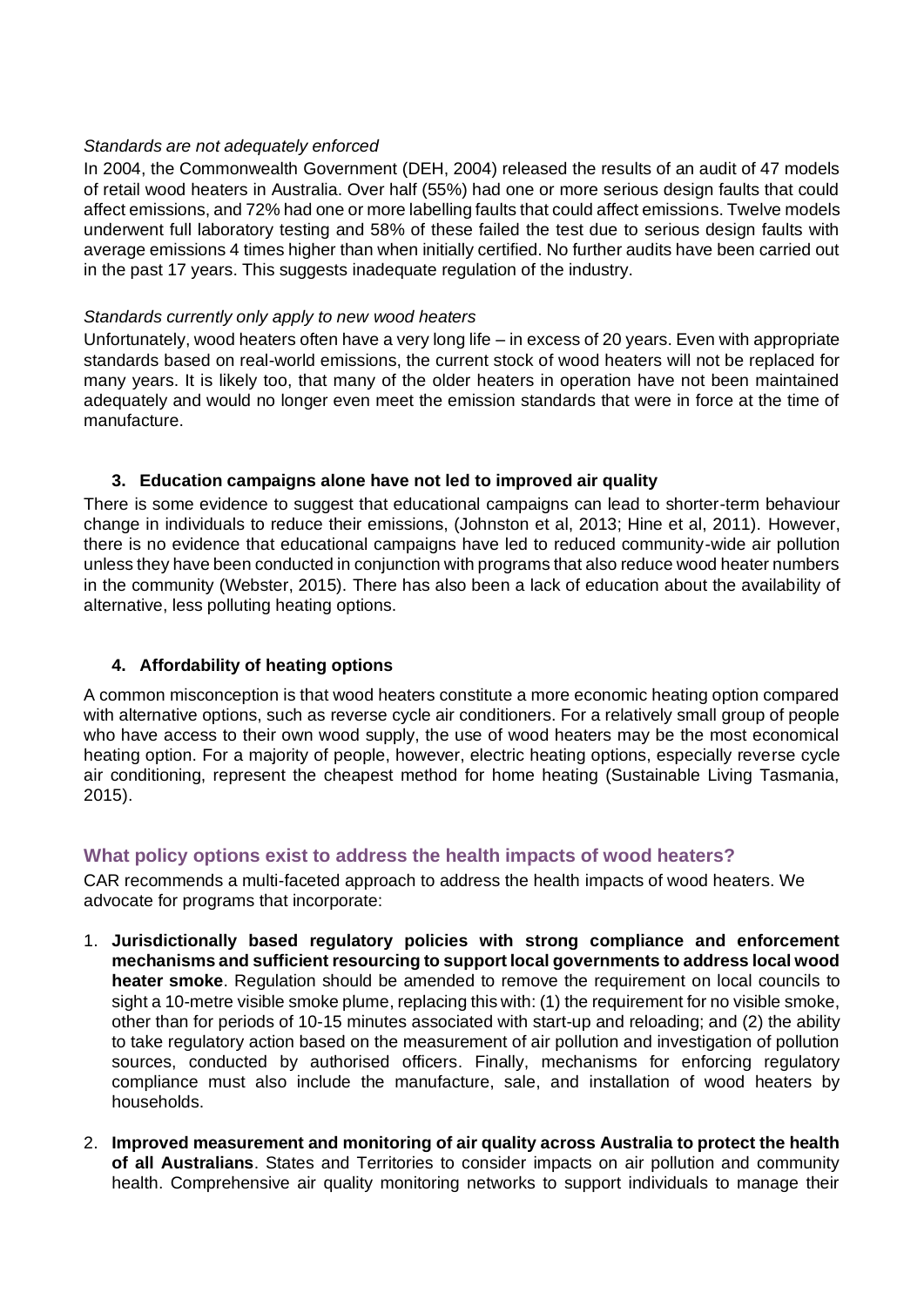health, and local councils to monitor local air quality and address excessive heater emissions. This could include establishment of low-cost sensor networks and other instrumentation to identify problematic locations. Appropriate education and support should be given to individual households experiencing difficulty in reducing their pollution emissions.

- 3. **The introduction of schemes to incentivise the replacement of wood heaters in existing homes and discourage the inclusion of wood heaters in new homes in populated areas**. States and Territories should introduce schemes that encourage the replacement of wood heaters in existing homes, such as a buy-back scheme. The social and health cost savings associated from reduced wood heater pollution, are far greater than the up-front capital cost of such programs. (Borchers-Arriagada et al 2020, Robinson et al 2021) This is of high priority in populated areas with demonstrated seasonal increases in air pollution due to wood heaters. Such schemes have been utilised historically to great effect with demonstrated reductions in associated community illness and death rates (Johnston et al, 2013). Secondly, States and Territories should also introduce schemes that encourage the use of alternative heating modes in new homes. Such schemes may include subsidies for more efficient and less polluting heating options, such as reverse cycle air conditioners. This should be complemented by efforts to support appropriate housing that is well insulated and reduces the need for heating.
- 4. **The introduction of rigorous emissions standards for "real world" heater operation.** This will enable consumers to know the likely potential of new heaters to contribute to regional air pollution. States and Territories can use this to support local policy to drive air quality and building regulations. This approach has been successfully implemented in Canterbury, New Zealand, with the introduction of the Canterbury Method which drove the development of ultra-low emitting enclosed burners (Pearce and Scott, 2019).
- 5. **National leadership on driving wood heater emission reductions by revitalising the central wood heater register.** Similar to car ownership, wood heater ownership should be captured in a central repository, which could facilitate the introduction of targeted education programs for owners, annual checks on wood heaters and chimneys, and the introduction of a licencing program to support optimal operational use. It would provide information to calculate annual pollution emissions and health impacts from wood heaters and regional data to prioritise and support and evaluate public health interventions to reduce this source of air pollution.
- 6. **The introduction of well-funded, comprehensively implemented, and evaluated public health promotion programs.** This strategy is a crucial component of policy, but inadequate on its own. In addition to the strategies above, public health programs should include education about air pollution and its health impacts, evidence-based interventions for reducing air pollution, why wood heaters generate so much air pollution, and how to protect personal health from the effects of air pollution. These programs should clearly identify alternatives to encourage individuals to switch domestic heating sources and access to current local or regional programs that support this switch with targeted and resourced programs.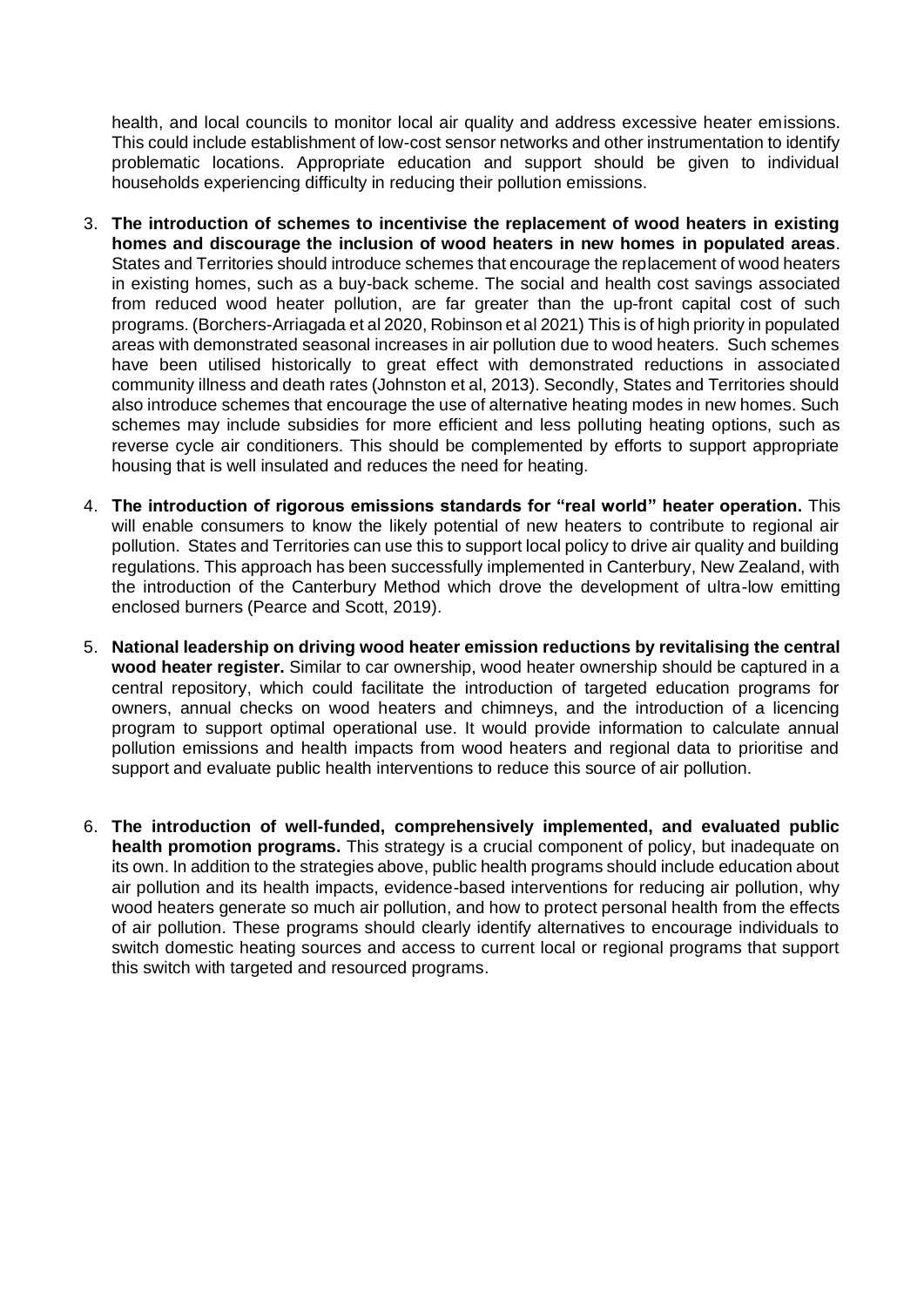### **About the Centre for Air pollution, energy and health Research**

The Centre for Air pollution, energy and health Research (CAR) is a National Health and Medical Research Council Centre for Research Excellence in Australia. It is the only group of its kind nationally to bring together researchers focusing on the impacts of air pollution and new versus traditional forms of energy on our health. Our vision for a healthier community is the driving force behind our research.

CAR supports teams of researchers in the fields of epidemiology, exposure assessment, toxicology, chemistry, biostatistics and clinical respiratory medicine to pursue collaborative projects and to develop their capacity. We are based in seven of Australia's leading universities and research institutions.

#### **Acknowledgements**

We are grateful to John Todd and John Innis for technical review of the content.

#### **References**

Australian Bureau of Statistics (2014). *4602.0.55.001 – Environmental Issues: Energy Use and Conservation, Mar 2014*. Last updated on 21 December 2015. Accessed 11 May 2021. Available from: <https://www.abs.gov.au/ausstats/abs@.nsf/mf/4602.0.55.001>

Australian Government (2015). *National Clean Air Agreement: Towards a clean air future for all Australians*. Canberra, Australia: Commonwealth of Australia. Accessed 11 May 2021. Available from: <https://www.environment.gov.au/system/files/resources/188756ab-ed94-4a3c-9552-62763ca86a7f/files/national-cleanair-agreement.pdf>

Borchers-Arriagada, N., Palmer, A.J., Bowman, D.M.J.S., Williamson, G.J., Johnston, F.H. (2020). Health Impacts of Ambient Biomass Smoke in Tasmania, Australia. *International Journal of Environmental Research and Public Health*. 17(9): 3264. DOI: 10.3390/ijerph17093264

Broome, R.A., Powell, J., Cope, M.E., Morgan, G.G. (2020). The mortality effect of PM2.5 sources in the Greater Metropolitan Region of Sydney, Australia. *Environment International*. 137: 105429. DOI: 10.1016/j.envint.2019.105429

Department of Environment and Energy (2018). *National Clean Air Agreement – Work Plan 2018-2020*. Canberra, Australia: Commonwealth of Australia. Accessed 11 May 2021. Available from <https://www.environment.gov.au/system/files/resources/382042b2-d9e0-4b1c-aeaa-a4bcb93f71ff/files/national-clean-airagreement-work-plan.pdf>

Department of the Environment and Heritage (DEH) (2004). National Woodheater Audit Program Action Plan, Commonwealth of Australia. Accessed 4 August 2021. Available from <https://webarchive.nla.gov.au/awa/20170225120158/http:/pandora.nla.gov.au/pan/161758/20170225- 0001/www.environment.gov.au/archive/atmosphere/airquality/publications/action-plan.html>

Hanigan, I.C., Rolfe, M.I., Knibbs, L.D., Salimi, F., Cowie, C.T. et al. (2019). All-cause mortality and long-term exposure to low level air pollution in the '45 and up study' cohort, Sydney, Australia, 2006-2015. *Environment International*. 126:762- 770. DOI: 10.1016/j.envint.2019.02.044

Innis, J. (2019). Some examples of how a woodheater/woodburner can smoke out a neighbour, and why is it so hard to fix the problem? *24th CASANZ Conference Proceedings.*

Johnston, F.H., Hanigan, I.C., Henderson, S.B., Morgan, G.G. (2013). Evaluation of interventions to reduce air pollution from biomass smoke on mortality in Launceston, Australia retrospective analysis of daily mortality, 1994-2007. *BMJ*. 346: e8446. DOI: 10.1136/bmj.e8446